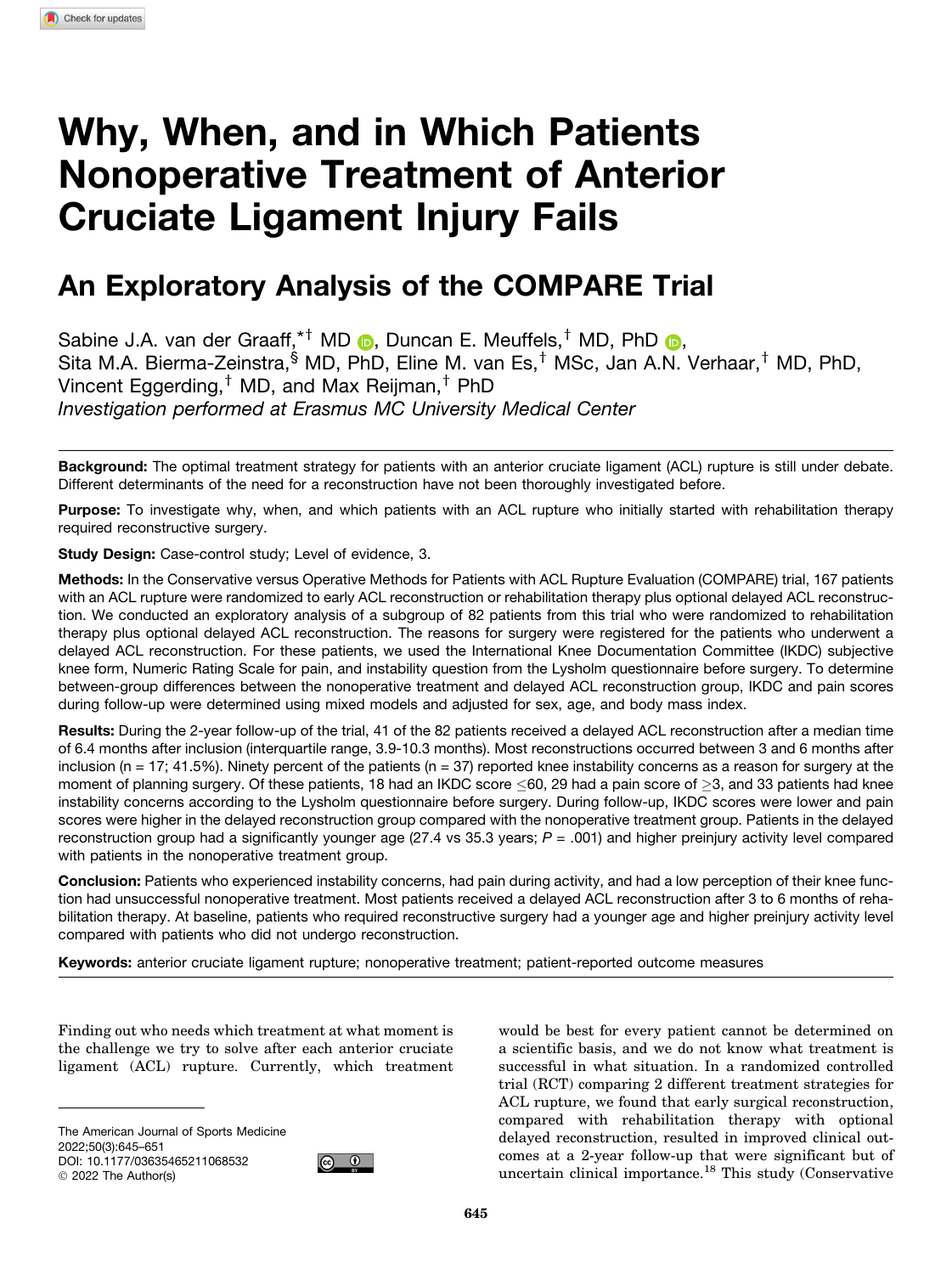versus Operative Methods for Patients with ACL Rupture Evaluation [COMPARE] trial) showed that half of the patients who started with nonoperative treatment had satisfactory clinical results and did not need a surgical reconstruction during the 2-year follow-up period.<sup>18</sup> However, the other half of the patients received a delayed ACL reconstruction when nonoperative treatment failed. In the current study, we are looking for why, when, and in which patients nonoperative treatment failed. This has not been thoroughly investigated, especially not in an RCT study population.

In most studies and guidelines, symptomatic instability concerns are an indication for an ACL reconstruction if these concerns are not reduced after a physical therapy–guided exercise program or after adjustment of activity.10-12,15 Nevertheless, despite many objective measures of knee stability, objectifying how a patient perceives the instability remains a challenge, especially during activities of daily living.<sup>19</sup> So, the existing instruments do not predict the necessity for a reconstruction. Functional outcome measures may give a better indication of which patients need an ACL reconstruction.<sup>5</sup>

Furthermore, few studies have described the time between starting nonoperative treatment and receiving an ACL reconstruction.<sup>21,23</sup> The 2 existing RCTs described the average time to delayed ACL reconstruction, but timing for each patient has not been described yet.<sup>10,18</sup> Investigating individual timing can give more insight into the distribution of time to delayed ACL reconstruction.

Therefore, the aim of the present study is to explore why, when, and which patients with an ACL rupture who started with rehabilitation therapy eventually had reconstruction, using data of the COMPARE trial. In this exploratory analysis, we evaluated which and how knee concerns, symptoms, and patient-reported outcome measures (PROMs) relate to the need for a delayed ACL reconstruction after failed nonoperative therapy.

# METHODS

### Study Design and Patients

We used data of the COMPARE trial, a multicenter randomized controlled trial that recruited patients with an acute ACL rupture at 6 hospitals in the Netherlands. The research protocol was approved by the Erasmus MC University ethics committee, and the trial was registered with trial No. NL2618 in the Dutch trial registry. All participants provided informed consent. In the COMPARE trial, patients aged 18 to 65 years with an acute ACL rupture confirmed via magnetic resonance imaging scans and physical examination were included. Main exclusion criteria were history of ACL injury and a bucket-handle lesion of the meniscus with an extension deficit. Additional information about the recruitment process and exclusion criteria has been described in more detail in the article about the COMPARE trial.<sup>18</sup>

#### **Treatment**

Patients were randomly assigned to early ACL reconstruction or rehabilitation therapy with optional delayed ACL reconstruction. Patients who were randomized to rehabilitation therapy started with a 3-month supervised physical therapy program as recommended by the Dutch ACL guideline.<sup>15</sup> In case of symptomatic instability concerns or the inability to reach a desired activity level, patients could receive an ACL reconstruction after a minimum of 3 months of rehabilitation therapy. Of the 167 included patients, 82 were randomized to rehabilitation plus optional delayed ACL reconstruction. For the present study, we restricted our analyses to the group of patients who were randomized to rehabilitation therapy with optional delayed ACL reconstruction.

#### **Outcomes**

The primary outcome of the COMPARE trial was the patients' perception of symptoms, knee function, and ability to participate in sports activities as measured via the International Knee Documentation Committee (IKDC) subjective form score. The IKDC score ranges from 0 to 100, with 100 as optimal score. It is a validated and appropriate outcome measure to evaluate the recovery of patients with an ACL rupture.<sup>13,24</sup>

In the COMPARE trial, other validated questionnaires were also used for secondary outcomes, including the Lysholm questionnaire. This is a validated outcome measure to evaluate the functional status of patients with an ACL injury.<sup>8</sup> As a reflection of experienced instability, question 5 of the Lysholm score was used. This question asks, ''Do you experience instability of your knee?'' Scores for this question range from 0 (experiencing instability with every step) to 25 (never experiencing instability).

Pain severity during activities of daily living was determined via the Numeric Rating Scale (NRS) score, ranging from 0 to 10 (0 is equivalent to no pain).

In the COMPARE trial, patients filled out questionnaires at baseline and 3, 6, 9, 12, and 24 months after randomization. Last-reported PROMs before surgery were determined for every patient.

<sup>\*</sup>Address correspondence to Sabine J.A. van der Graaff, MD, Department of Orthopaedics and Sports Medicine, Erasmus University Medical Center, Doctor Molewaterplein 40, Rotterdam, 3015 GD, the Netherlands (email: s.vandergraaff@erasmusmc.nl).

<sup>&</sup>lt;sup>+</sup>Department of Orthopaedics and Sports Medicine, Erasmus University Medical Center, Rotterdam, the Netherlands.

<sup>§</sup> Department of General Practice, Erasmus University Medical Center, Rotterdam, the Netherlands.

Submitted May 26, 2021; accepted November 1, 2021.

One or more of the authors has declared the following potential conflict of interest or source of funding: A grant for this study was received from ZonMw, a Dutch organization for health research and care innovation. The funder of the study had no role in study design, data collection, data analysis, data interpretation, or writing of the report. AOSSM checks author disclosures against the Open Payments Database (OPD). AOSSM has not conducted an independent investigation on the OPD and disclaims any liability or responsibility relating thereto.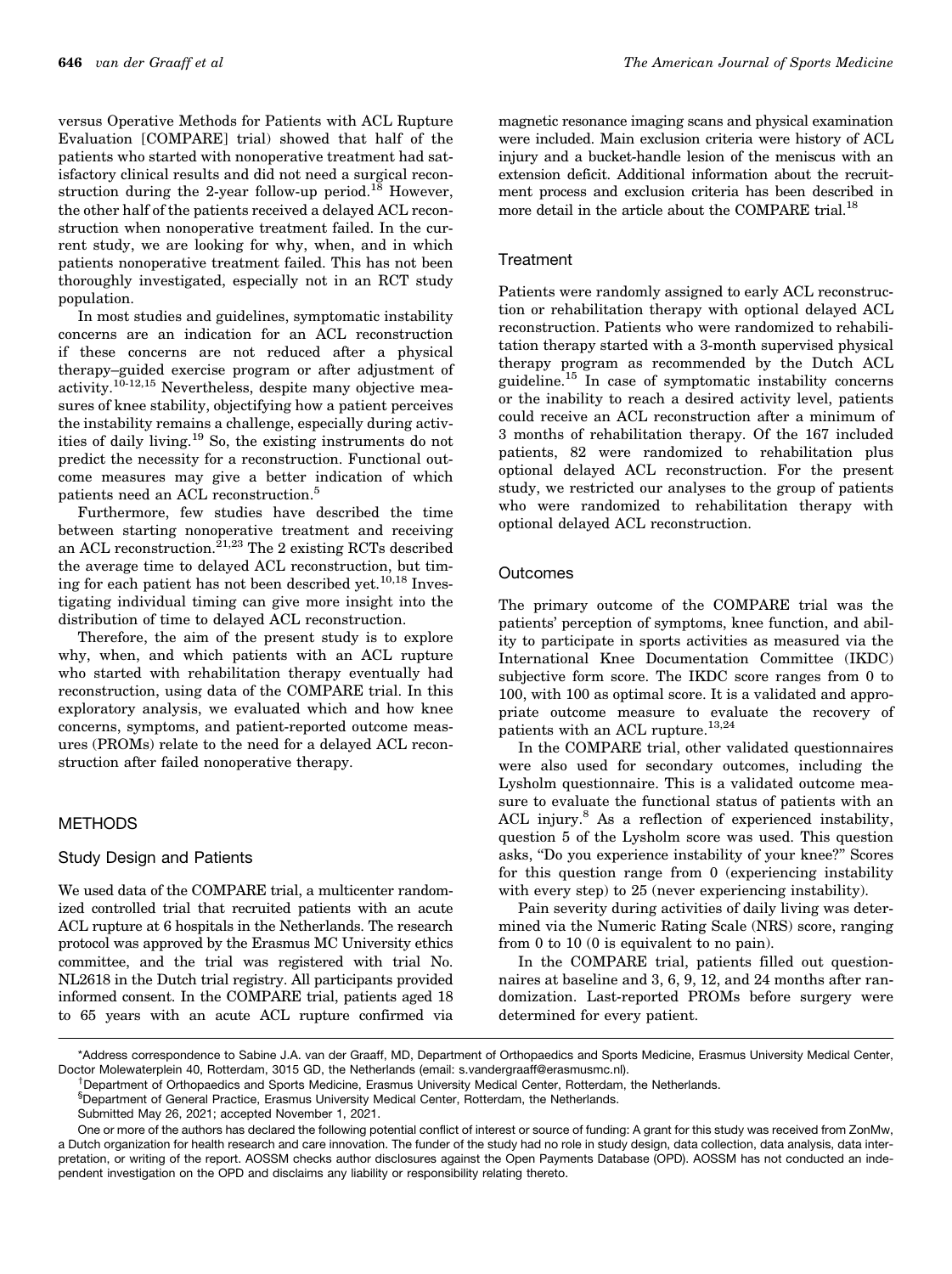|                                                    | Nonoperative Treatment | Delayed ACL Reconstruction | P Value |  |
|----------------------------------------------------|------------------------|----------------------------|---------|--|
| Characteristic                                     | $(n = 41)$             | $(n = 41)$                 |         |  |
| Age at inclusion, y                                | 35.3(11.2)             | 27.4(8.7)                  | .001    |  |
| Male sex, No.                                      | 23(56.1)               | 28(68.3)                   | .255    |  |
| BMI                                                | 26.0(4.2)              | 24.0(3.7)                  | .023    |  |
| Tegner preinjury                                   | 6.6(2.1)               | 7.6(1.7)                   | .017    |  |
| Time between trauma and inclusion, median (IQR), d | $46.0(31.5-57.5)$      | $36.0(29.0-47.0)$          | .185    |  |
| ACL injured during sports, No.                     | 32(78.0)               | 39(95.1)                   | .023    |  |
| Lachman positive, No.                              | 41(100.0)              | 41(100.0)                  | >.99    |  |
| MRI baseline, No.                                  |                        |                            |         |  |
| Meniscal tear                                      | 21(51.2)               | 16(39.0)                   | .249    |  |
| Medial meniscus                                    | 9(22.0)                | 8(19.5)                    |         |  |
| Lateral meniscus                                   | 9(22.0)                | 3(7.3)                     |         |  |
| Both                                               | 3(7.3)                 | 5(12.2)                    |         |  |
| Chondral damage                                    | 9(22.0)                | 7(17.1)                    | .577    |  |
| Medial collateral ligament                         | 18(43.9)               | 13(31.7)                   | .255    |  |

TABLE 1 Baseline Characteristics of Patients in the Rehabilitation Plus Optional Delayed ACL Reconstruction Group<sup>a</sup>

a Data are presented as mean (SD) unless otherwise indicated. ACL, anterior cruciate ligament; BMI, body mass index; IQR, interquartile range; MRI, magnetic resonance imaging.

For each of these patients, we registered the reason for surgery during follow-up, as well as any patient's preference for a reconstruction.

#### Data Analysis

We described patients from the rehabilitation plus optional delayed ACL reconstruction group of the COMPARE trial in an ''as-treated'' analysis. In this post hoc comparison, this group was divided into nonoperative treatment and delayed ACL reconstruction. The nonoperative treatment arm consisted of patients who did not receive an ACL reconstruction during the 2-year follow-up period. The delayed ACL reconstruction group consisted of patients who received an ACL reconstruction during the 2-year follow-up.

Distribution of time between inclusion and surgery, as well as reasons for surgery, are described for patients of the delayed ACL reconstruction group.

To give an overview of PROM scores before patients received a reconstruction, we made Venn diagrams with IKDC score, pain score (NRS) during activity, and patient's experienced instability as separate categories. We evaluated how many patients had a low to moderate IKDC score (0-60) (based on normative IKDC scores in men and women aged 18 to 65 years<sup>1</sup>), NRS score during activity  $\geq$ 3 (moderate to severe pain), and instability score on the Lysholm questionnaire  ${\leq}20$  of  $25$  (minimally experienced instability during athletics or other severe exertion). A Lysholm score of 20 was selected to also identify patients with minimal instability concerns. Venn diagrams were also made for both treatment groups at baseline, with similar categories.

To determine between-group differences (nonoperative treatment vs delayed ACL reconstruction) of IKDC and pain scores during follow-up, we used mixed models. IKDC score and NRS scores during activity, at baseline and at 3, 6, 9, 12, and 24 months, were used as dependent

variables. The treatment group (nonoperative or delayed ACL reconstruction) was used as the independent variable. The interaction between follow-up and treatment group was added to the model as a fixed factor. The analysis was adjusted for potential confounders: sex, age, and body mass index (BMI). Surgeon was added as random factor into the model since the randomization was stratified for orthopaedic surgeon. All 6 participating hospitals had 1 or 2 orthopaedic surgeons performing ACL reconstructions, and all surgeons had a minimum of 10 years' experience in performing ACL reconstructions. The alpha level was set at 0.05. We performed statistical analysis using IBM SPSS Statistics version 25.

# **RESULTS**

#### Patients

Half of the patients  $(n = 41)$  in the rehabilitation plus optional delayed ACL reconstruction group received an ACL reconstruction during the 2-year follow-up. This resulted in 41 patients in both the nonoperative treatment group and the delayed ACL reconstruction group.

Baseline characteristics are shown in Table 1. At baseline, patients in the delayed ACL reconstruction group had a significantly younger age, lower BMI, and higher preinjury Tegner score compared with patients in the nonoperative treatment group. They also injured their ACL more often during sports.

#### Delayed ACL Reconstruction Group

Median time from inclusion in the COMPARE study to delayed ACL reconstruction was 6.4 months (interquartile range, 3.9-10.3 months). Figure 1 shows the distribution of the time to surgery in months. Most patients (41.5%)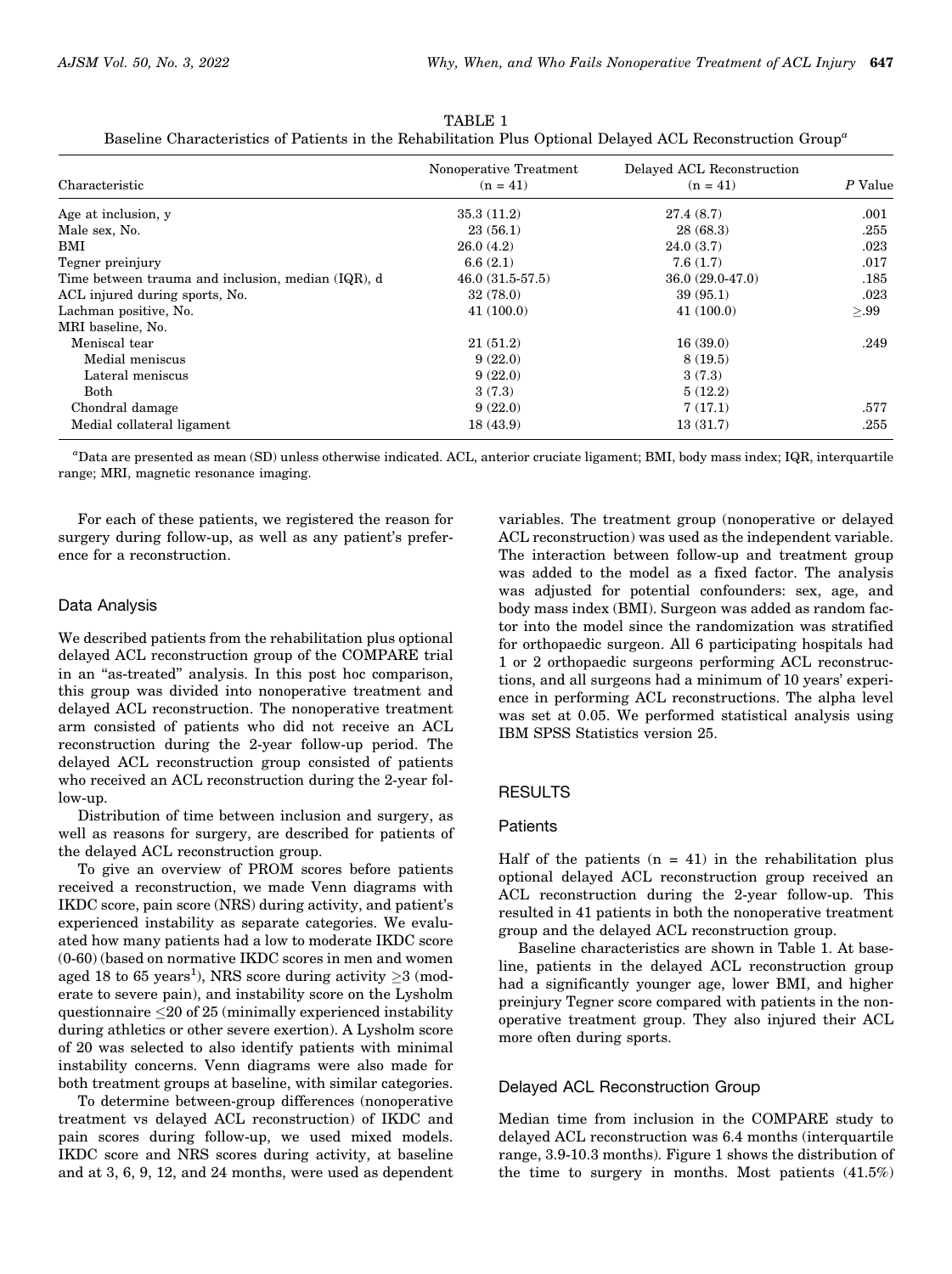

Figure 1. Time between inclusion and delayed anterior cruciate ligament reconstruction. ''Numbers'' represents number of patients.

underwent delayed ACL reconstruction between 3 and 6 months after inclusion (median, 3.8 months). One protocol violation occurred; 1 patient underwent ACL reconstruction 9 days after inclusion after receiving a second opinion from a surgeon at a nonparticipating private medical center who recommended and performed surgery within 2 days.

Most patients ( $n = 37$ ; 90.2%) reported knee instability concerns as the reason for surgery. Of these patients,  $27\%$  (n = 10) had a strong preference for surgery. Of the remaining 4 patients, 2 had a strong preference for surgery without instability concerns, 1 patient had a reason for surgery not reported in the medical records, and 1 patient went to another hospital where surgery was recommended (protocol violation mentioned earlier). In total,  $29.3\%$  (n = 12) of the patients had a strong preference for surgery, 9 of these patients (75%) underwent ACL reconstruction between 3 and 6 months after inclusion.

Figure 2 shows PROM scores of patients before they underwent a delayed ACL reconstruction. Of the 41 patients, 18 patients (43.9%) had a low to moderate IKDC score, 29 patients (70.7%) had a pain score of  $>3$ , and 33 patients (80.5%) reported instability in the Lysholm questionnaire. In total, 17 patients (41.5%) scored positive on all 3 items.

In the nonoperative treatment group, at baseline, 33 patients (80.5%) had a low to moderate IKDC score, 34 patients (82.9%) had a pain score of  $\geq$ 3, and 33 patients (80.5%) reported instability. In the delayed ACL reconstruction group, the numbers of patients in these groups were respectively 27 patients (65.9%), 32 patients (78.0%), and 27 patients (65.9%), as shown in Figure 3.

Of the 33 patients who experienced instability concerns according to the last PROMs before surgery,  $39.4\%$  (n = 13) had the same level of instability concerns at baseline, and  $27.3\%$  (n = 9) had no instability concerns at baseline but developed these during follow-up. The other patients had instability concerns at baseline that worsened  $(12.1\%; n =$ 4) or improved  $(21.2\%; n = 7)$  before surgery.

# IKDC Score Over Time

Figure 4 and Table 2 show the IKDC score during follow-up for both as-treated groups. Patients of the delayed ACL



Figure 2. Delayed anterior cruciate ligament reconstruction group—patient-reported outcome measures before surgery. IKDC, International Knee Documentation Committee.

reconstruction group were no longer included in the analysis from the moment of ACL reconstruction onward. Before patients underwent delayed ACL reconstruction, they had a decrease in IKDC score, while patients who did not undergo ACL reconstruction showed an increase in IKDC score over time. At 3, 6, 9, and 12 months, patients of the delayed ACL reconstruction group had a lower IKDC score compared with patients in the nonoperative treatment group. Because of potential indication bias and a decrease in the number of patients in the delayed reconstruction group, statistical analysis was not performed.

#### Pain During Activity Over Time

The Appendix (available in the online version of this article) shows NRS pain scores during activity during followup for both as-treated groups. Patients of the delayed ACL reconstruction group were excluded from the analysis after they underwent reconstruction. Patients of the delayed ACL reconstruction group had a higher pain score before they underwent reconstruction compared with the nonoperative treatment group at 3, 6, 9, and 12 months of follow-up.

#### **DISCUSSION**

In this exploratory analysis of data of the COMPARE trial, we described patients with an ACL injury who had unsuccessful nonoperative treatment. The symptoms these patients experienced before they received an ACL reconstruction were instability concerns, pain during activity, and a low perception of their knee function indicated by a low IKDC score. Furthermore, we found that 41.5% of the patients received an ACL reconstruction after 3 to 6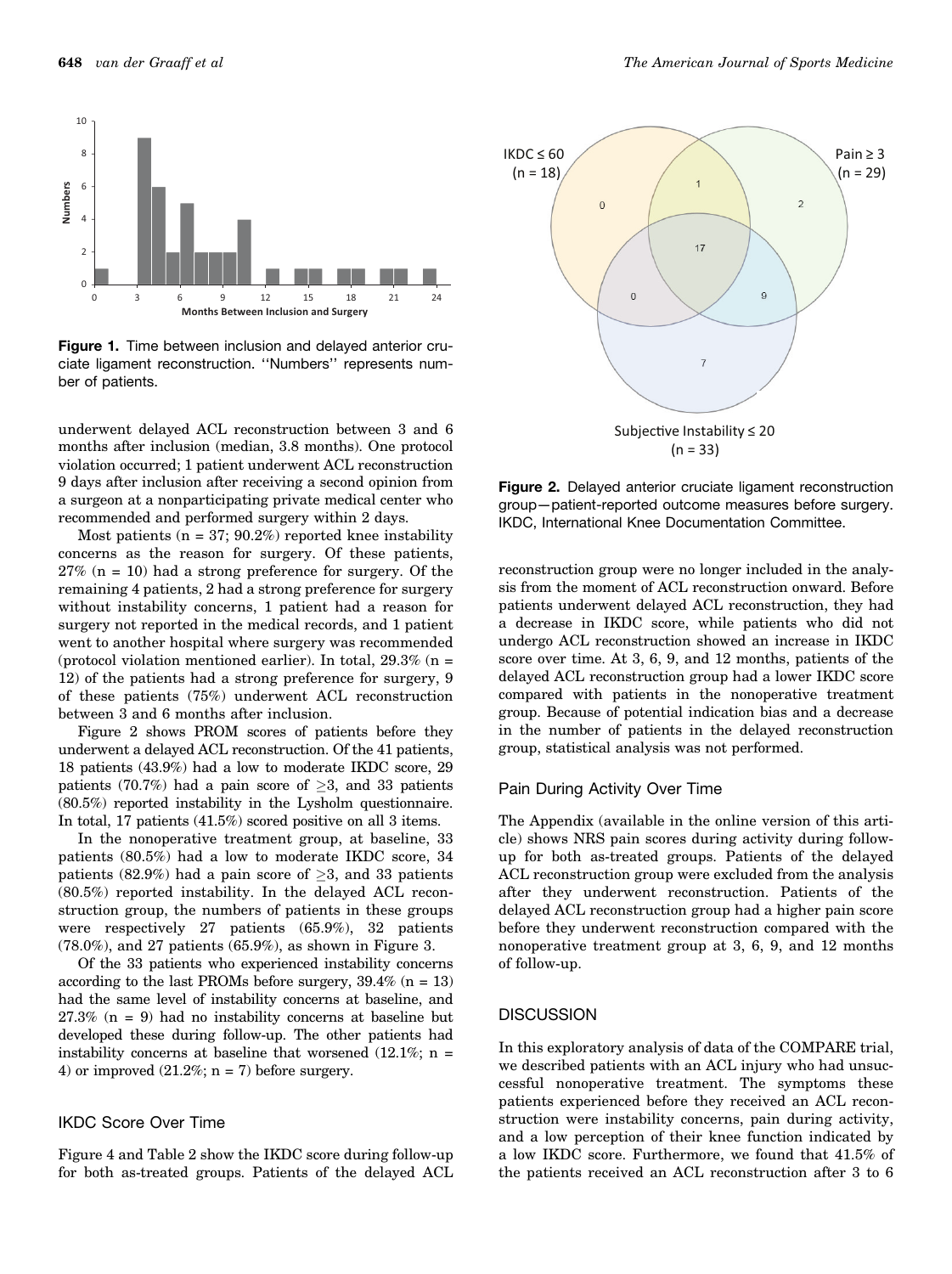**Nonoperative Treatment Group (n = 41)** 

**Delayed ACL Reconstruction Group (n = 41)** 



Figure 3. Baseline patient-reported outcome measures. ACL, anterior cruciate ligament; IKDC, International Knee Documentation Committee.

TABLE 2 As-Treated Analysis IKDC Score (Estimated  $IKDC$ )<sup>a</sup>

| Characteristic                                                    | <b>IKDC</b> Baseline                                           | IKDC 3 Months                                                  | IKDC 6 Months                                                  | IKDC 9 Months                                        | IKDC 12 Months                                       | IKDC 24 Months                       |
|-------------------------------------------------------------------|----------------------------------------------------------------|----------------------------------------------------------------|----------------------------------------------------------------|------------------------------------------------------|------------------------------------------------------|--------------------------------------|
| Nonoperative treatment<br>Delayed ACL reconstruction <sup>b</sup> | $45.0(39.6 \text{ to } 50.5)$<br>$47.1(41.5 \text{ to } 52.6)$ | $69.0(63.3 \text{ to } 74.7)$<br>$60.1(54.1 \text{ to } 66.2)$ | $76.5(71.3 \text{ to } 81.7)$<br>$66.5(60.5 \text{ to } 72.5)$ | 77.6 (72.7 to 82.5)<br>$63.1(55.5 \text{ to } 70.7)$ | 82.1 (76.6 to 87.6)<br>$58.2(48.2 \text{ to } 68.1)$ | $82.5(77.0 \text{ to } 88.0)$<br>n/a |
| Patients left                                                     | 41                                                             | 36                                                             | 22                                                             | 13                                                   |                                                      |                                      |
| Between-group difference                                          | $-2.0$ ( $-10.0$ to 6.0)                                       | $8.9(0.4 \text{ to } 17.4)$                                    | $10.0(1.9 \text{ to } 18.1)$                                   | 14.6 $(5.4 \text{ to } 23.7)$                        | $23.9(12.4 \text{ to } 35.4)$                        | n/a                                  |

a Values are presented as mean (95% CI) Estimated IKDC adjusted for sex, age, and body mass index. ACL, anterior cruciate ligament; IKDC, International Knee Documentation Committee.

b Patients excluded after surgery.



Figure 4. International Knee Documentation Committee (IKDC) score over time. ACL, anterior cruciate ligament. Bars represent 95% CIs.

months of rehabilitation therapy. Patients with unsuccessful nonoperative treatment had a significantly younger age and higher preinjury activity level.

In our study, most patients who were randomly assigned to rehabilitation therapy plus optional delayed ACL reconstruction received surgery after 3 to 6 months of rehabilitation therapy. A possible explanation for this peak is the presence of a strong preexisting preference for surgery in 29.3% of the patients  $(n = 12)$ . After the minimum period of 3 months of rehabilitation therapy according to the study protocol was completed, 9 of these patients (75%) underwent an ACL reconstruction within 3 months. Most patients reported instability concerns as the reason for surgical treatment. At baseline, not all of these patients experienced instability concerns according to their Lysholm score. This indicates that symptomatic instability can also become a problem later on during the nonoperative treatment period. After 1 year, patients still received an ACL reconstruction in our study. Frobell et  $al<sup>11</sup>$ reported similar results; in their study, some patients even received surgery after 2 years of nonoperative treatment because of new instability concerns.

At the last questionnaires before delayed ACL reconstruction, 43.9% of the patients experienced a low IKDC score, 70.7% reported moderate to severe pain during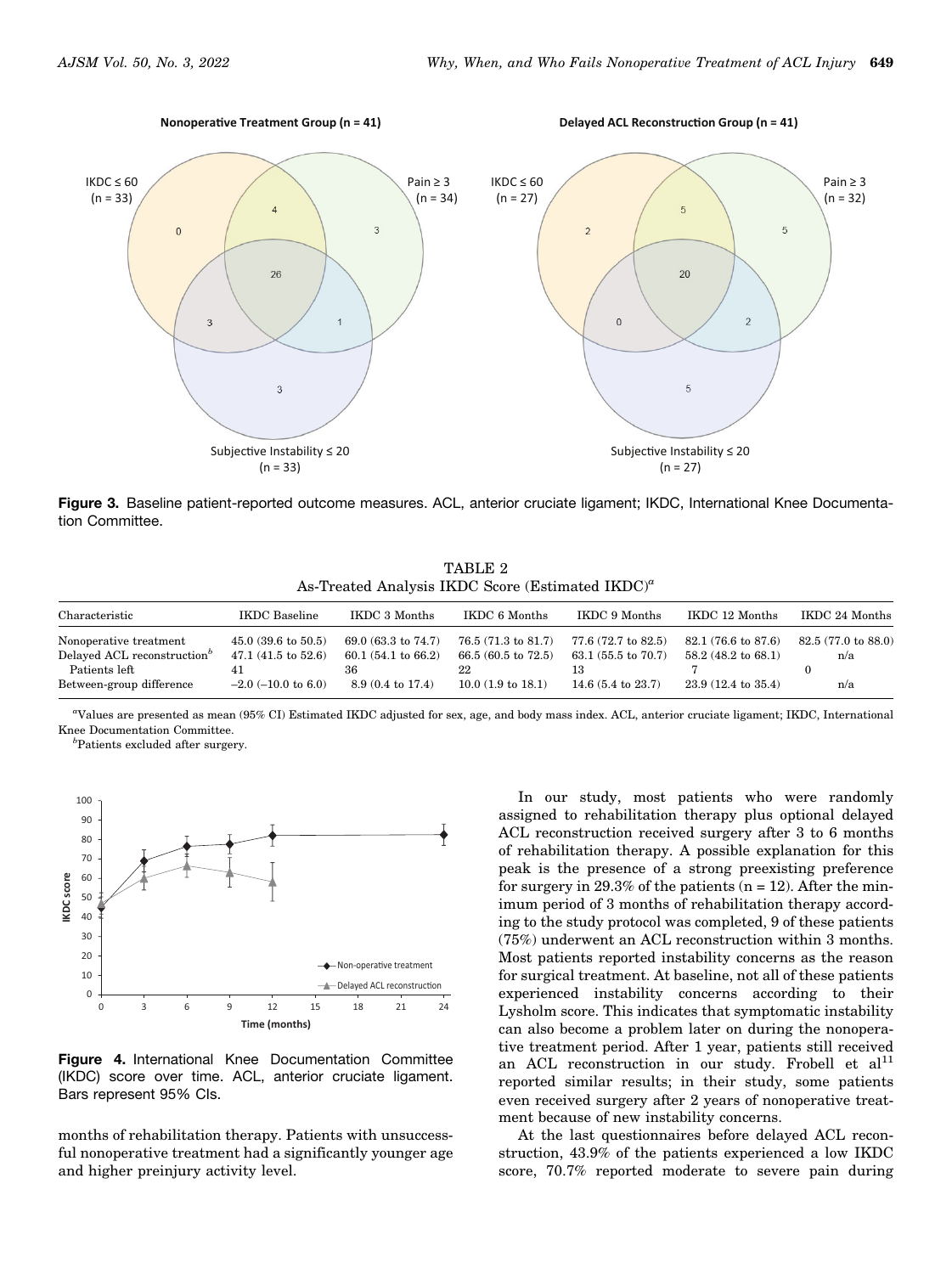650 van der Graaff et al The American Journal of Sports Medicine

activity, and 80.5% experienced some degree of symptomatic instability. Patients in the delayed reconstruction group reported these 3 symptoms more often compared with patients in the nonoperative treatment group. Also during follow-up, patients who eventually received surgery showed worsening IKDC and pain scores.

Most patients received an ACL reconstruction after 3 to 6 months of nonoperative treatment, but we also found that some patients developed instability concerns after a longer period of nonoperative treatment and then received an ACL reconstruction. Furthermore, symptomatic instability concerns appear to be the main reason for patients to receive an ACL reconstruction, but patients also experience other symptoms, such as a less optimal knee function (IKDC score  $\leq$ 60) and pain during activities of daily living (NRS  $\geq$ 3).

In our study, symptomatic instability was the most important factor in receiving an ACL reconstruction after a period of nonoperative treatment. These instability moments and the consequent concerns could increase the risk for additional intra-articular damage in the ACL-deficient knee, but the evidence for this hypothesis is not conclusive.6 There is also no consensus about which level of instability concerns is clinically acceptable. Different objective measures of knee instability have been developed over the past years. $17,25$  These measures include different techniques to quantify knee instability, such as imaging techniques to detect rotational and anterior-posterior instabilities,<sup>16</sup> devices to measure knee laxity,<sup>22</sup> and gait analysis.<sup>2,20</sup> However, the question is to what extent these measures correlate with the amount of instability that is experienced by the patient. Objectifying knee instability that patients experience during daily living still remains a challenge.<sup>19</sup> Laxity in the knee joint measured via different diagnostic techniques is different from instability experienced by the patient.

In our study, we focused on instability experienced by the patient since this is in our opinion the best representation of how a patient experiences concerns in daily living. We found that patients with an ACL-deficient knee reported different levels of symptomatic instability and that even patients who rarely experienced knee instability also received an ACL reconstruction. It is possible that these patients have such a high desired activity level that they do not accept any experienced knee instability. Furthermore, we showed that in the delayed ACL reconstruction group, there were both patients who already had instability concerns at baseline and patients who developed instability concerns during follow-up. This could indicate that symptomatic instability of the knee is fluid or that instability concerns change over time because of changes in activity level or changes in desired knee function.

Besides symptomatic instability, patient preference also plays an important role in the decision-making process for surgery. This has evolved into more emphasis on shared decision making, which has been defined as ''an approach where clinicians and patients share the best available evidence when faced with the task of making decisions, and where patients are supported to consider options, to achieve informed preferences.''<sup>7</sup> We tried to objectify as many of these parameters as possible in our study and

are further developing this area, where patients' and physicians' preferences are part of the decision making.

At baseline, patients in the delayed ACL reconstruction group had a significantly younger age and higher preinjury Tegner score compared with patients in the nonoperative treatment group. Although we focused on PROMs at the moment of decision making for ACL reconstruction, these differences in baseline characteristics cannot be ignored. Activity level is probably the most important predictor for the necessity of an ACL reconstruction.<sup>15</sup> It is thought that the more a patient practices pivoting sports, the greater chance this patient needs a reconstruction.<sup>3,4,9,14</sup> In our study, patients who needed a reconstruction also had a younger age compared with the patients who were successful with nonoperative treatment. This is similar to the study by Eitzen et al,<sup>5</sup> who also found a younger age in patients who needed an ACL reconstruction.

A limiting factor of this study is that deciding to perform an ACL reconstruction is a subjective decision of both the orthopaedic surgeon and the patient. In this study, we tried to objectify multiple aspects of this decision making, such as symptoms before surgery and time to surgery. However, it is hard to quantify and qualify all aspects of decision making. In clinical practice, patients visit the surgeon with specific concerns and wishes, but these are not always comparable with the filled-out questionnaires at each time point. We still aimed to cover all aspects of unsuccessful nonoperative treatment by investigating it from different perspectives; namely, why, when, and which patients needed an ACL reconstruction. Another limitation is the potential presence of recruitment bias in the COMPARE trial because 41% of the eligible patients declined to participate in the trial. Furthermore, the relatively small sample sizes in each group led to a higher fragility index.

In conclusion, our current study provides more insight in patients who have unsuccessful nonoperative treatment after an ACL injury. To our knowledge, this is the first study that describes why, when, and which patients with an ACL injury who started with nonoperative treatment received an ACL reconstruction in an RCT setup. We found that patients who received surgery experienced more knee instability, had lower IKDC scores, and reported more pain during activity compared with patients who followed a nonoperative treatment successfully. Most patients had unsuccessful nonoperative treatment after 3 to 6 months of rehabilitation therapy, but some, after a longer period of nonoperative treatment. Patients who received surgery had a younger age and higher preinjury activity level at baseline.

#### ACKNOWLEDGMENT

The authors thank J.H. Waarsing for supporting the data analysis.

# ORCID iDs

Sabine J.A. van der Graaff **b**https://orcid.org/0000-0001-8007-9983

Duncan E. Meuffels **b** https://orcid.org/0000-0002-5372-6003